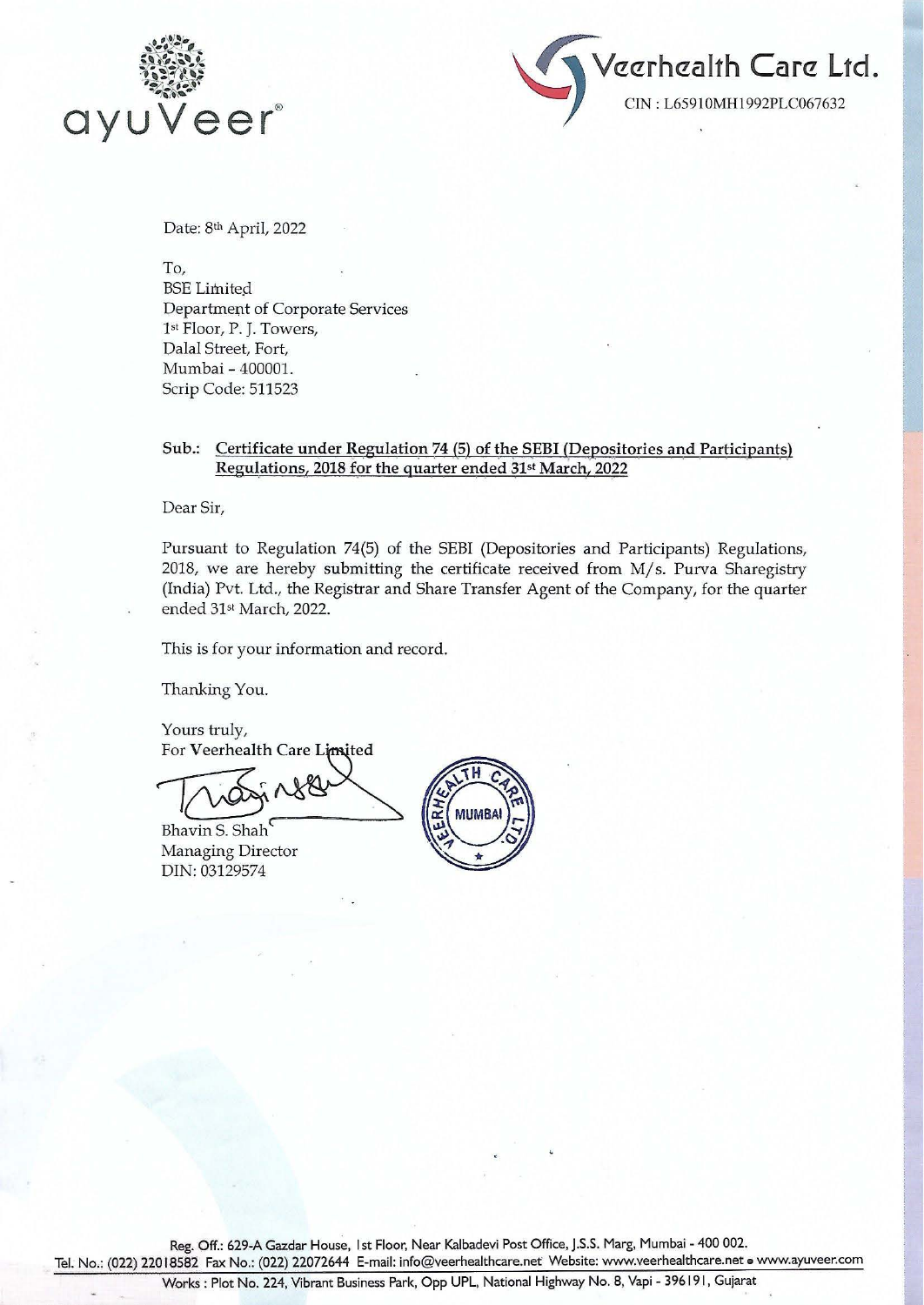

9 Shiv Shakti Industrial Estate, J. R. Boricha Marg, Lower Parel East, Mumbai - 400 011 Tel: 2301 2518 / 2301 6761 • Fax: 2301 2517 • Email: support@purvashare.com • Web: www.purvashare.com

01/04/2022

To,

VEERHEALTH CARE LIMITED - INE882C01035

Dear Sir/Madam.

## **Sub: Request for confirmation certificate as per Regulation 74(5) of SECURITIES AND EXCHANGE BOARD OF INDIA (DEPOSITORIES AND PARTICIPANTS) REGULATIONS, 2018**

As per Regulation 74(5) of Securities and Exchange Board of India (Depositories and Participants) Regulations, 2018, we hereby confirm that we have complied with the following within 15 days of receipt of the certificate(s) of security from the Depository Participant(DP):

- The securities comprised in the certificate(s) of Security dematerialised, have been listed on stock exchanges where the earlier issued securities are listed.
- After due verification, immediately mutilated and cancelled the certificate(s) of security received for dematerialisation.
- Substituted in our records the name of the Depository as the registered owner and had sent a certificate to this effect to the Depositories and to every stock exchange on a quarterly basis, where the security is listed.

Thanking you,

Yours faithfully, For Purva Sharegistry (India) Pvt. Ltd.

Ms. Deepali Dhuri Compliance Officer.